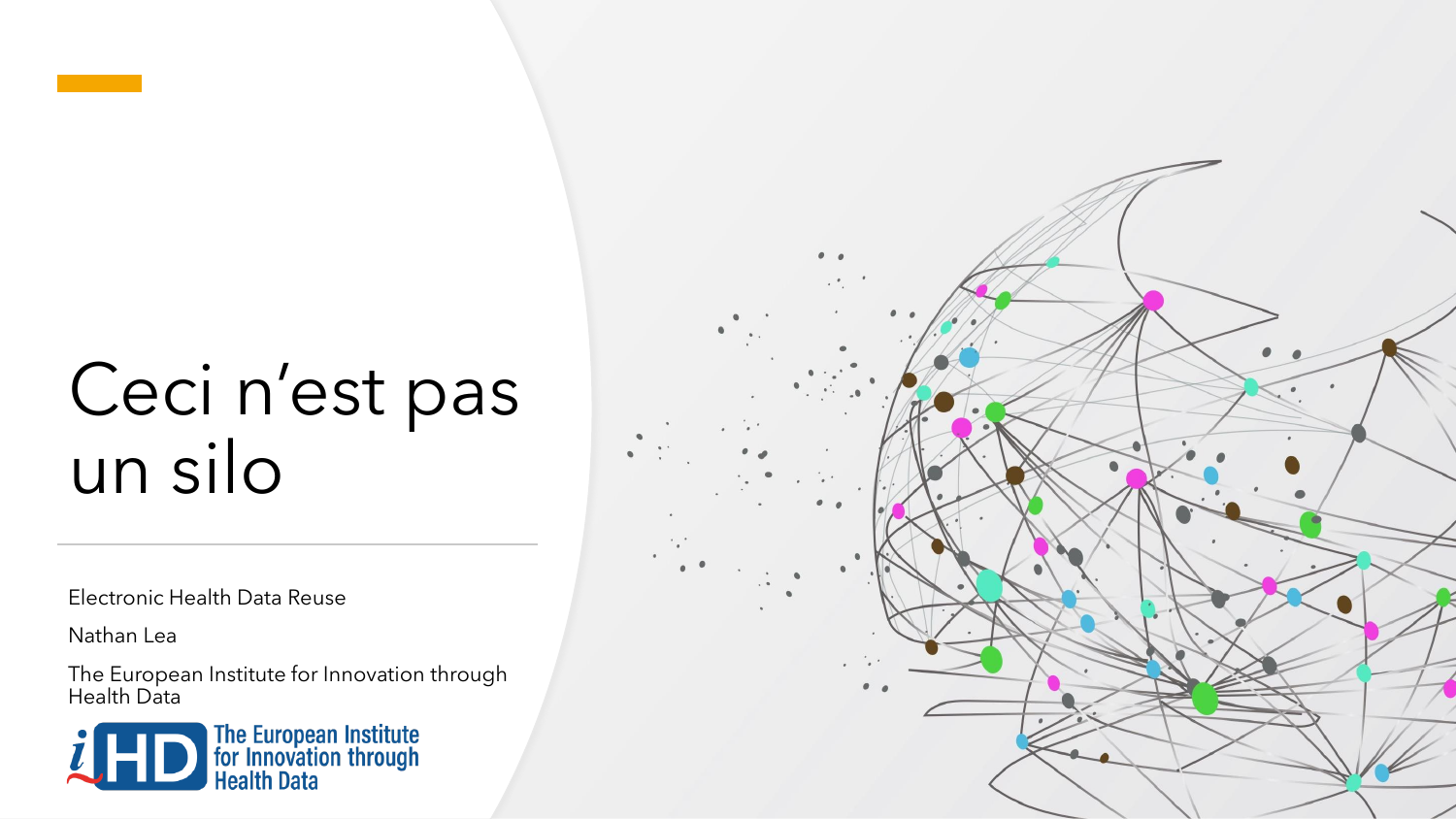

### Nathan Lea

- Information Governance Lead, NIHR UCL / UCLH Biomedical Research Centre
- Data Protection Officer and GDPR Taskforce Lead, i~HD



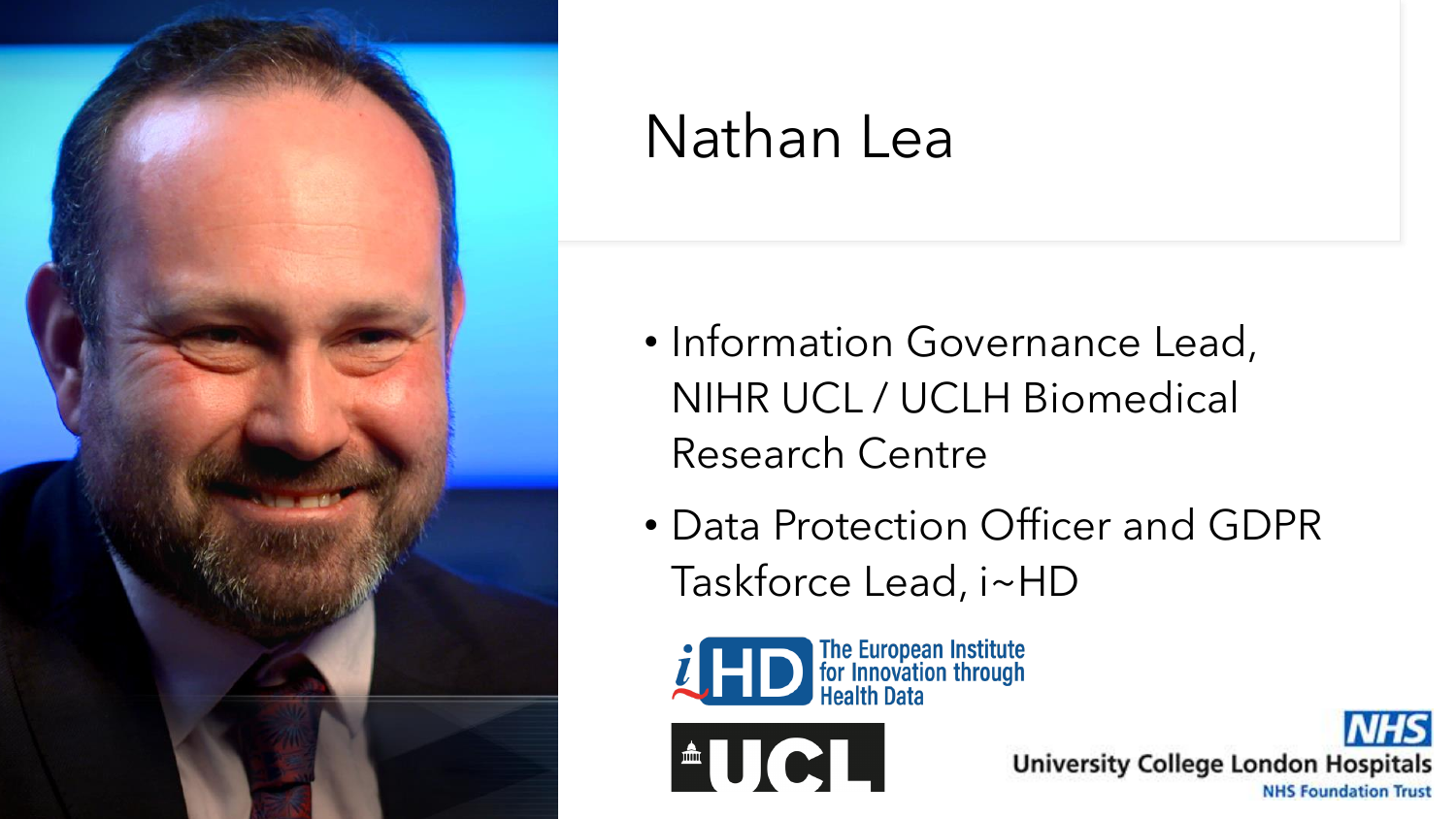### Context

- Huge changes to digital provision
- This is still inconsistent across health sector
- The promise of EHR driven is being realised
- We are still stifled by silos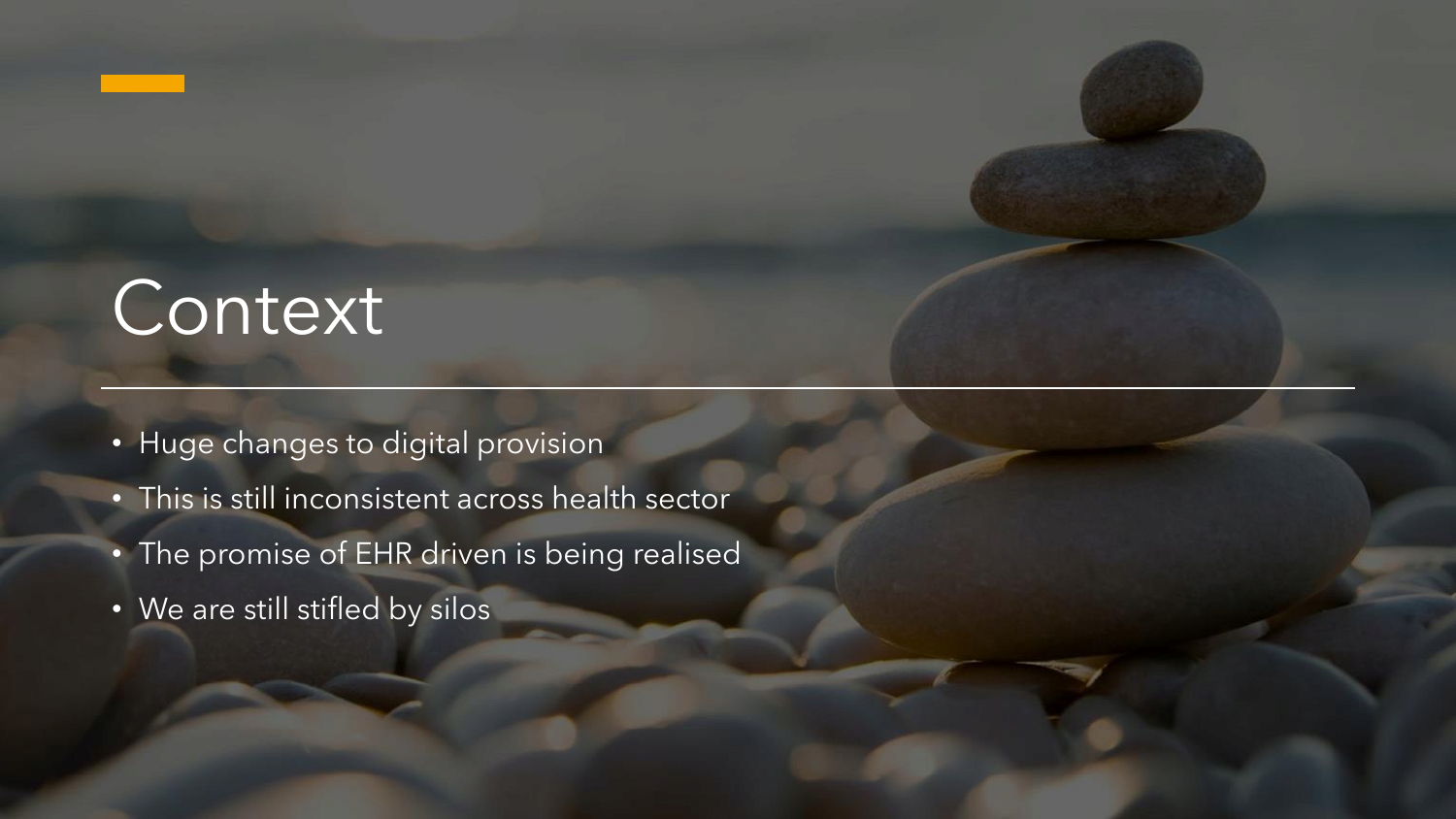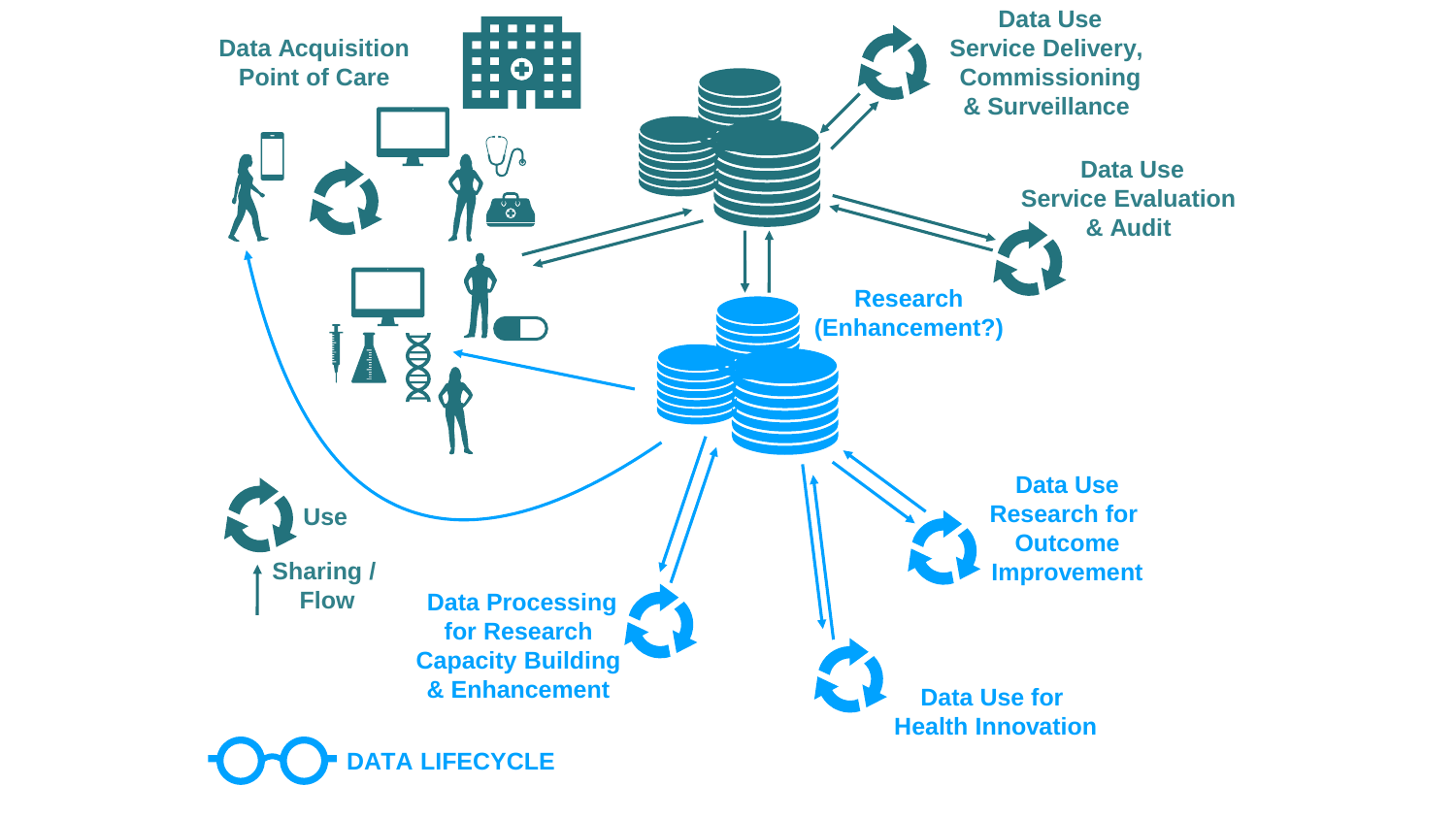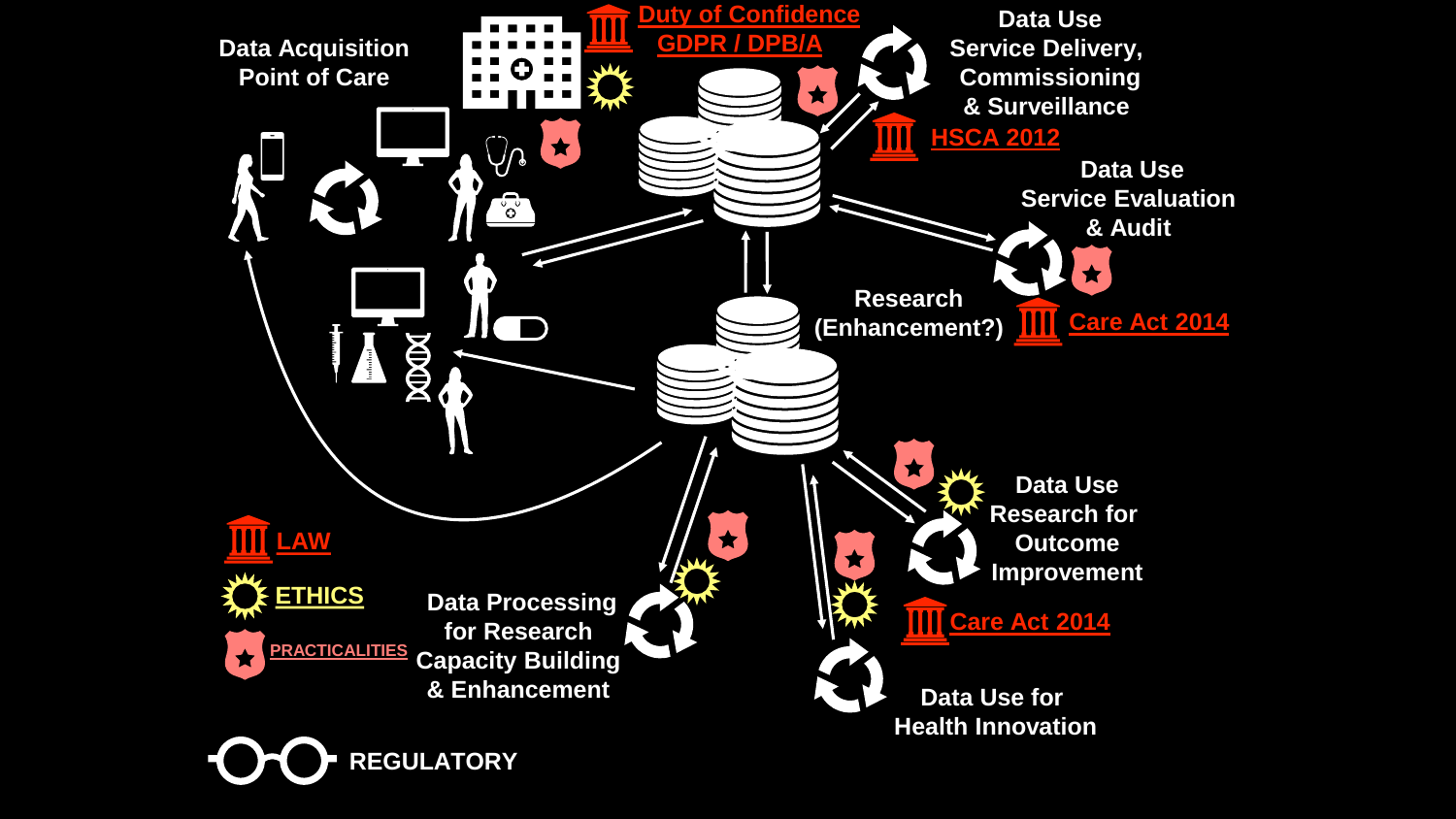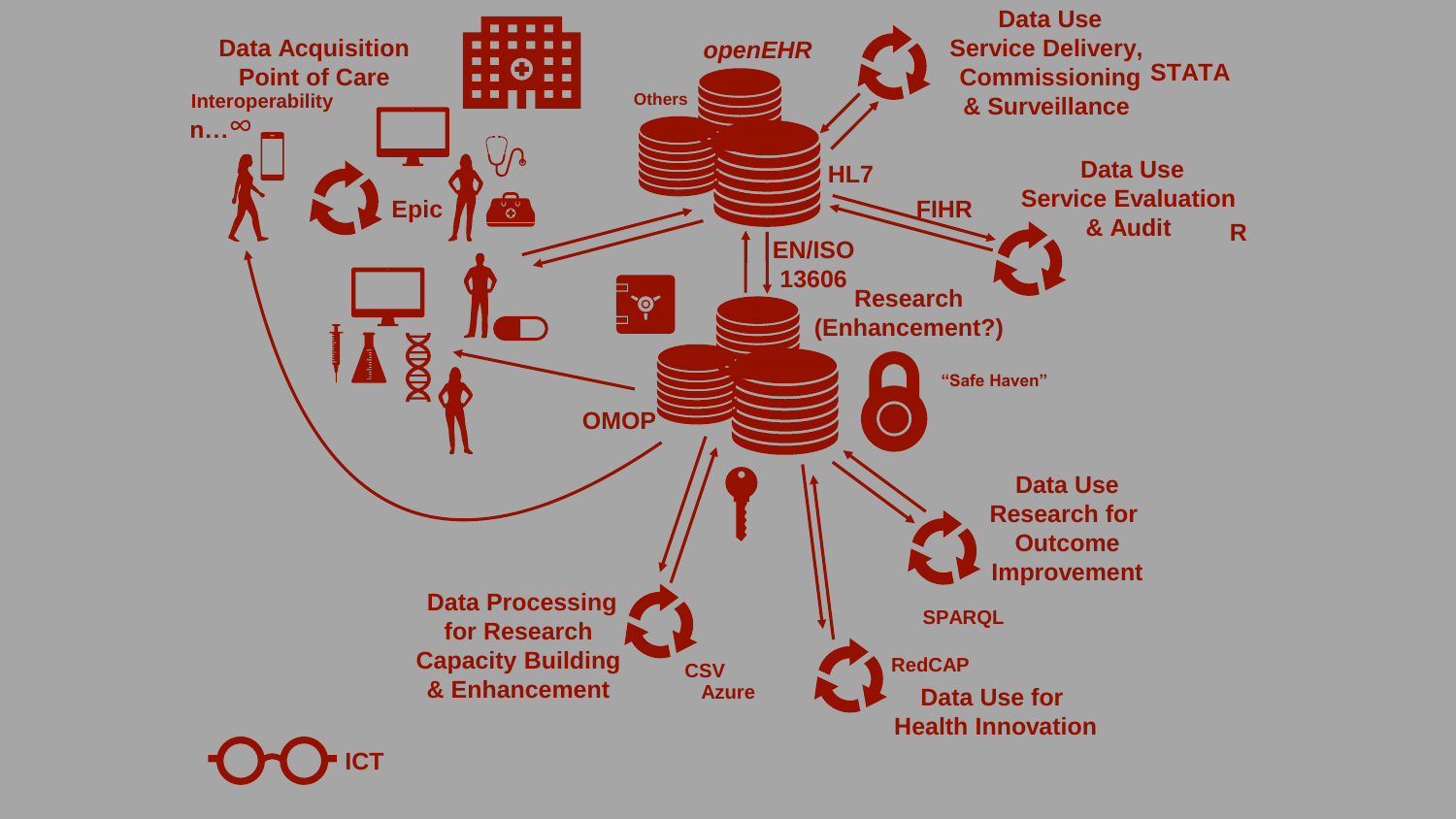## Silos - repeat offenders

### Excuse: Technology | Rebuttal: open-mindedness / standards Excuse: "Regulation | Rebuttal: "Regulation demands it" forbids it"